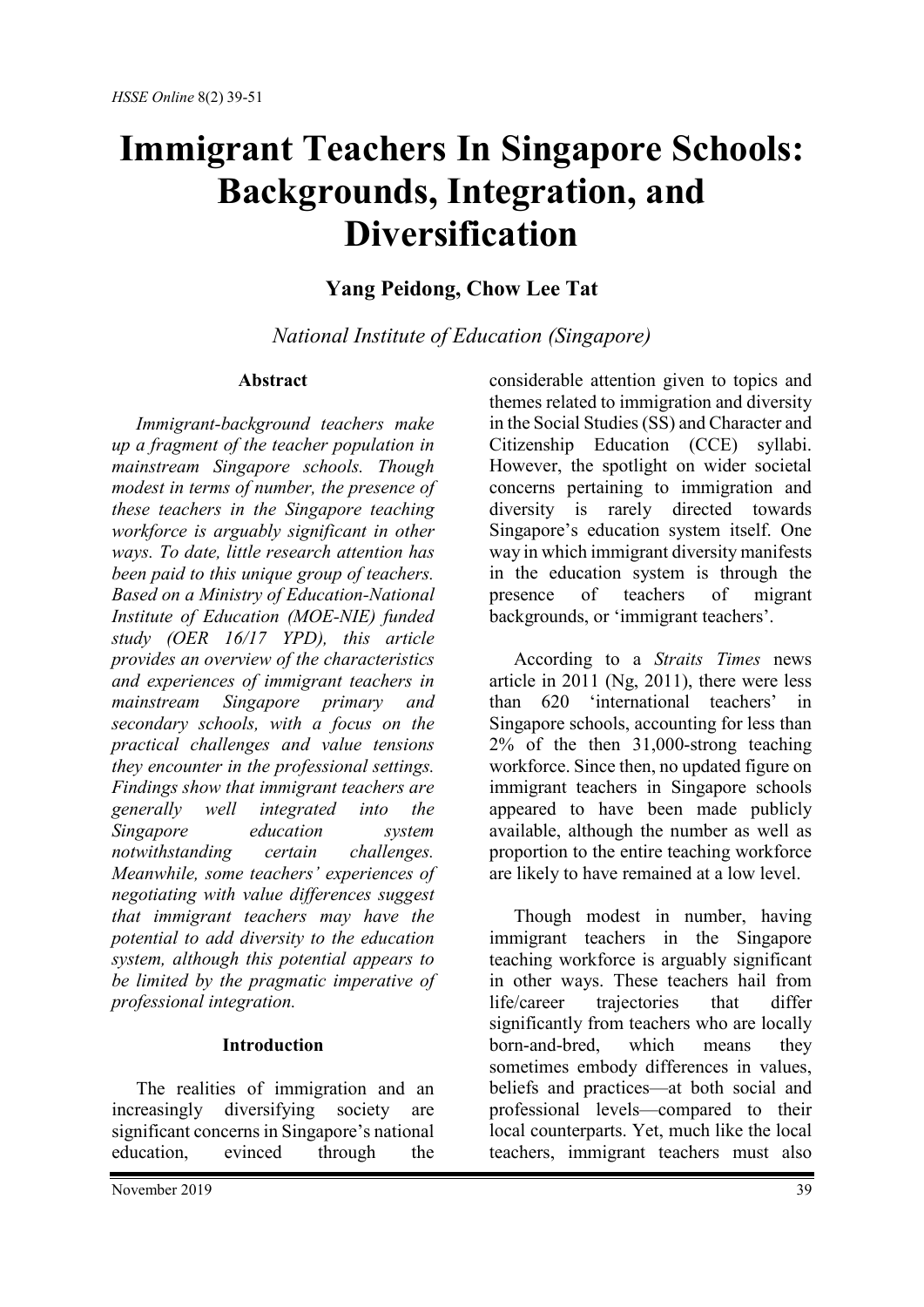carry the mantle as agents of Singapore's national education. Thus, on the one hand, immigrant teachers potentially add diversity or difference to the Singapore school system; on the other hand, they are also expected to fit into the role of the educator and civil servant.

This article reports on an MOE-NIE funded study (OER 16/17 YPD) that explored the trajectories, identities, and integration experiences of immigrant teachers in Singapore schools. The broad research questions that guided this study included: firstly, who are the immigrant teachers in Singapore schools – namely, what demographic characteristics does this group exhibit? Secondly, what characterises the migration trajectories and experiences of these teachers? Thirdly, what are these immigrant teachers' experiences of integration in societal and professional contexts?

## **Context: Singapore As A Society Of Immigration and Diversity**

Singapore ranks among cities/countries in the world with the highest immigrant ratios and diversities. As of mid-2019, Singapore hosted a total population of 5.7 million, of which slightly more than 70% (4 million) were 'resident' population, which in turn comprised about 3.5 million citizens and half a million Permanent Residents (PRs) (Prime Minister's Office, 2019). Since citizens included naturalised ones, the total foreign-born population in Singapore is in fact higher, estimated to be more than 46% of the total population in 2017 (United Nations, 2017).

Historically, due to migrations in the 19<sup>th</sup> and early-20<sup>th</sup> Centuries under the British colonial rule (1819-1963), Singapore had evolved into an ethnically and culturally diverse society, made up of an ethnic Chinese majority and minority groups from Southeast Asia and South Asia. The post-colonial (1965 onwards) Singapore state made 'multiracialism' an official ideology, aspiring towards a society where the various 'racial' groups maintain their respective community cultures and traditions while coexisting in harmony. Concretely, ethnic and cultural diversities in Singapore came to be governed through the so-called 'CMIO' (Chinese-Malay-Indian-Other) framework. One important manifestation of the CMIO institution in education is the bilingualism policy, where Singaporeans of various 'racial' groups are expected to learn their respective ethnic 'mother tongues' (MT) as a mandatory subject in school in addition to the common working language of English. The three main MT languages taught in governmentrun schools in Singapore are Chinese (Mandarin), Malay, and Tamil; this also means that there is a significant need in the education system for MT language teachers.

The CMIO model also holds significance for immigration and integration in contemporary context. The latest statistics in 2019 shows that the racial make-up of the citizen population is: Chinese 76%; Malay 15%; Indian 7.5%; and 'other' 1.5% (Prime Minister's Office, 2019). Sources show that this composition has changed little in the past several decades, despite the various 'racial' groups' significantly different birth rates since the 1980s, with those of the Chinese and Indians notably lower than that of the Malays (Nasir & Turner, 2014; Prime Minister's Office, 2018). In fact, immigration has been calibrated according to the CMIO model so as to maintain the existing racial make-up, which is believed to be key to social harmony and the preservation of the cultural tenor of Singapore society. With regard to immigrant diversity, Singapore is said to adopt mainly an integration framework (Rahman & Kiong, 2013), where the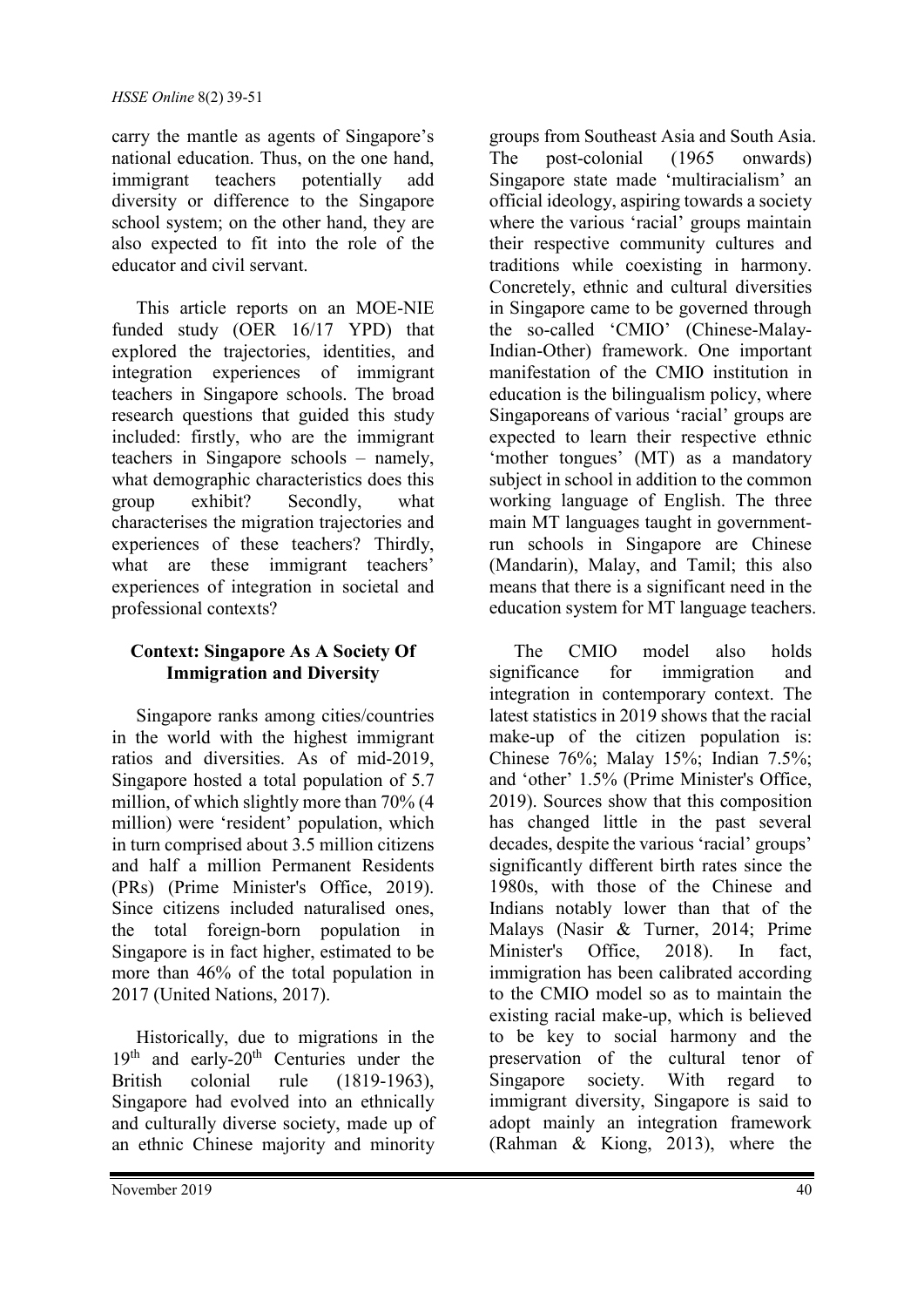emphasis is more on structural inclusion than cultural assimilation. In other words, from the state's point of view, key to the integration of immigrants is their inclusion in mainstream social structures and institutions such as employment, education, and housing, whereas there is less emphasis on achieving cultural assimilation or homogeneity given Singapore society's multicultural and plural reality in the first place.

## **The Study: Immigrant Teachers In Mainstream Singapore Schools**

In this study, an 'immigrant teacher' is defined as someone born or raised outside Singapore, not educated in Singapore at K-12 stage, and working as a teacher in a mainstream (thus excluding international schools, madrasahs, and other specialized schools) primary or secondary school that comes under the Singapore government. An immigrant teacher may hold a work pass, or permanent residence (PR) or citizenship status in Singapore.

To gather demographic data on the immigrant teachers, an online survey request was disseminated via the principals of all mainstream primary and secondary schools in the country. Principals who approved of the study would then have forwarded the survey to eligible teachers for their voluntary participation. Eventually, a total of 144 valid responses were collected. While this study does not claim to make highly reliable predictions, the sample size obtained (n=144) means that the survey findings can be expected to be reasonably indicative of the immigrant teacher population.

In addition to the survey, the study used interviews and Focus Group Discussions (FGDs) to gather qualitative data to obtain in-depth insights into immigrant teachers' experiences. Interview and FGD

participants were recruited from survey respondents who expressed interest. In total, 23 immigrant teachers (Chinabackground=7; Malaysia-background=7; India-background=5; other backgrounds=4) took part in one-on-one interviews—in most cases, two interviews for each participant. Two FGDs, respectively involving two and three immigrant teacher discussants, were conducted. Additionally, four FGDs were carried out with local school leaders and teachers to obtain their perspectives and experiences working with immigrant teachers. The survey was administered in English; interviews with nine MT (Chinese) teachers and one of the FGDs involving two MT (Chinese) teachers were conducted in Mandarin; the remaining interviews/FGDs were all carried out in English. All sessions were fully transcribed in their respective medium languages and coded using the NVivo software subsequently.

## **Key Findings**

## *1. Demographic profile*

The survey found that the two most significant sources of migrant-background teachers in Singapore schools were China (mainland) ( $n= 65$ ; 45.5% of the sample) and Malaysia (n= 52; 36.4%), altogether accounting for every 4 in 5 teachers in the sample. Another distinctive pattern is that nearly 80% of the survey respondents were Mother Tongue (MT) language teachers: in the case of those from China, close to 97% (n=63) were MT (Chinese) teachers, whereas for those from Malaysia (all of whom happened to be ethnically Chinese), 73% taught MT (Chinese).

This contrasted sharply with the remaining teachers in the sample, which were characterised by rather diverse life/career backgrounds as well as teaching subjects. Among teachers from India (n=17;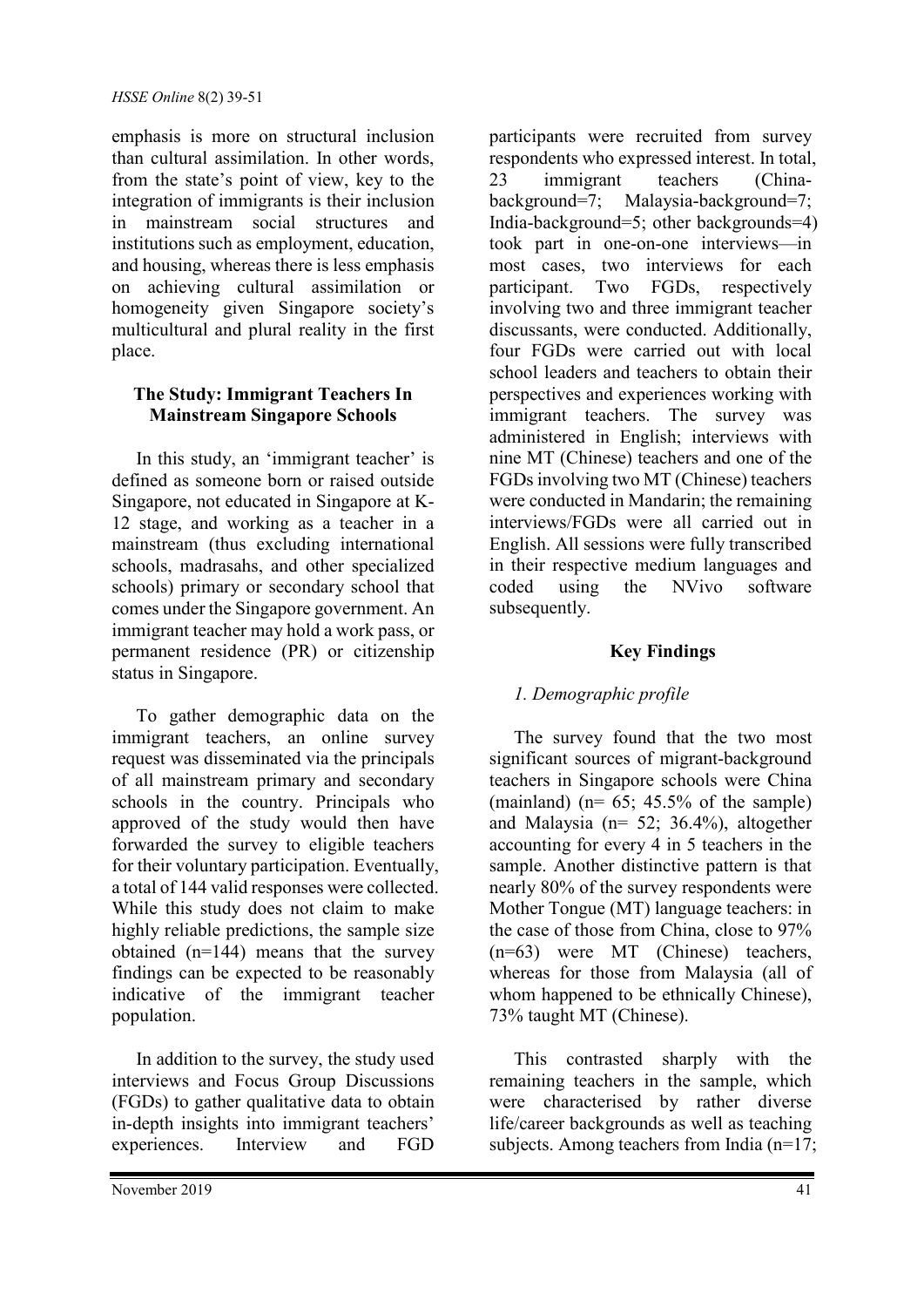11.9% of the sample), nearly half taught non-MT subjects such as English Literature, Sciences, Social Studies, and History. The rest, whose countries (or territories) of origin/education included New Zealand, Canada, Japan, UAE, Hong Kong, etc., also taught a wide range of non-MT subjects. Some of these teachers had been brought up and educated in Western countries, or were schooled in English-medium international schools, or had otherwise cosmopolitan life and career trajectories such as having lived and/or worked in a number of countries. To distinguish them from the mainstream immigrant teachers who were ethnically Chinese and taught MT (Chinese), this

more diverse group is subsequently referred to as 'non-MT (Chinese) immigrant teachers' or, sometimes, 'non-mainstream immigrant teachers'.

Finally, about 57% (n=82) of the sample were secondary school teachers, the rest taught in primary schools; however, among teachers from China those teaching in primary schools were the majority (n=39; 60%). In terms of gender, a significant majority (n=113; 78.5%) of the sample were female. With regard to age, 84% of them were between 30 and 50 years old, with a mean age of 38.7.

**Figure 1. Immigrant teachers' countries (or territories) of origin and gender distribution**

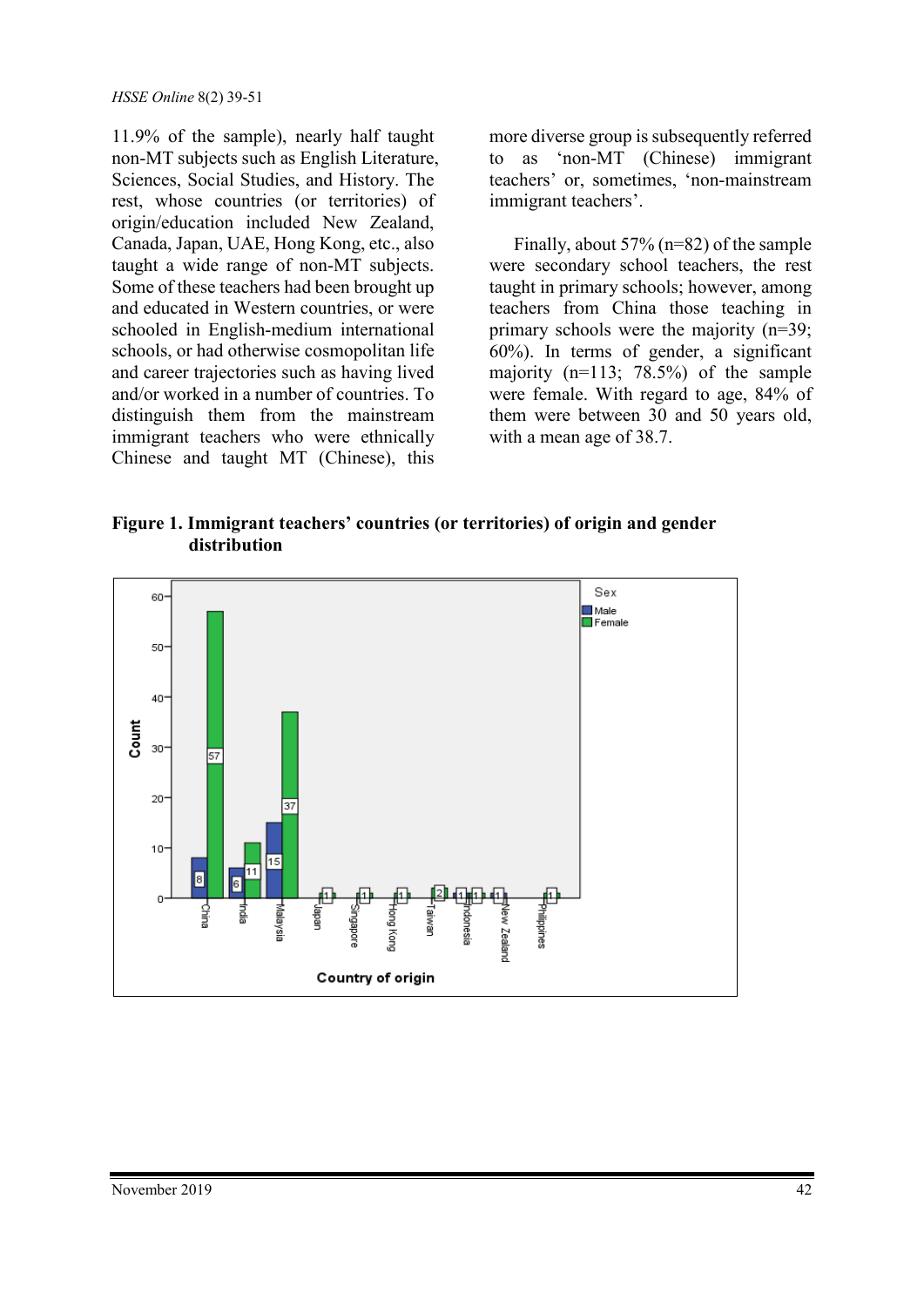

## **Figure 2. Immigrant teachers' immigration status based on their countries (or territories) of origin**

## **Figure 3. Immigrant teachers' teaching subjects**

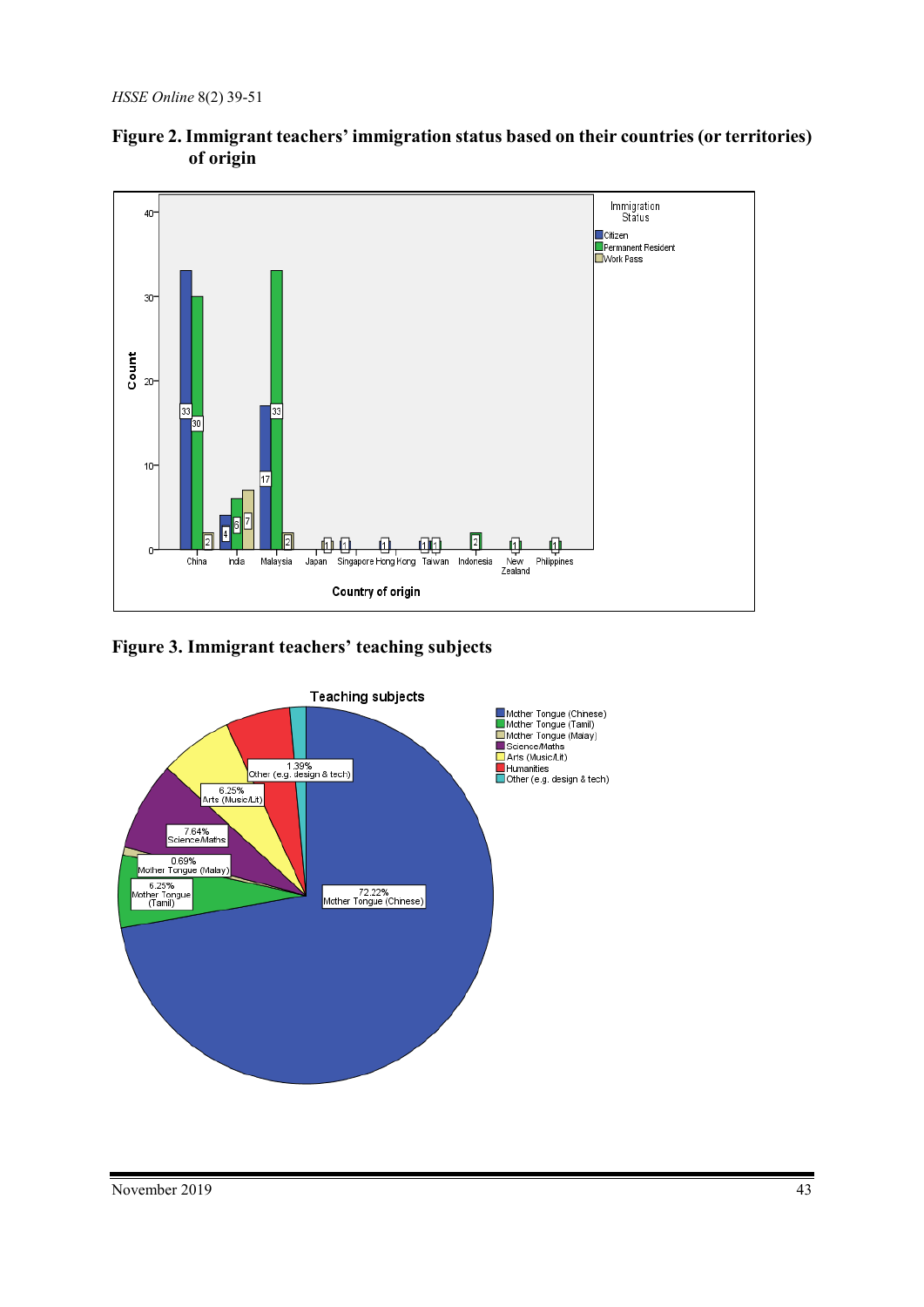## *2. Settlement and self-reported social and professional integration*

Apart from exploring immigrant teachers' demographic profile, the survey also asked basic questions about their migration/settlement situations as well as their self-perceived social and professional integration. Because 'integration' is a widely used term in Singapore society thanks to ubiquitous government policy discourse, this study did not provide an explicit definition of the term, but instead relied on the common-sense consensus on its meaning.

Immigrant teachers in the sample have lived for an average of 14.39 years in Singapore; among them, 30% have lived for 10 years or less; about 60% for 10-20 years; and the remaining 10% for more than 20 years. At the time of survey, 40% (n=58) of the respondents held Singapore Citizenship, and slightly more than half (51.39%; n=74) were Permanent Residents (PR), whereas work pass holders only accounted for 8.33%. Virtually all China-background (63 out of 65) and Malaysia-background (50 out of 52) teachers were citizens or PRs (thus considered 'resident population' in the official definition), but for teachers from India—the largest minority group—7 out of 17 were still holding work passes.

In general, all respondents regarded themselves as well integrated in Singapore society, giving themselves an average integration score of 4.14 (on a scale of 1 to 5, with '5' indicating the fullest extent of integration). Among teachers from China, Malaysia and India, the self-assessed integration score reported by the Chinese (3.92) was slightly below average, compared to above-average scores reported by Malaysians (4.37) and Indians (4.64). It is interesting to note that Indianbackground teachers' mean score surpassed that of Malaysian-background teachers.

With regard to professional integration, immigrant teachers generally found adjusting to and integrating in local school settings manageable and not too difficult. Respondents were asked how difficult it was for them to adjust to their *first school* in Singapore with regard to four professional aspects: (1) school administration; (2) teaching practices; (3) curriculum differences; (4) school values. On a scale of 1 to 5, with '1' representing the least difficulty, most teachers chose between '1' to '3' for all four aspects. Among these aspects, school administration (2.44) seemed the most difficult to adjust to, followed closely by teaching practices (2.34), and curriculum differences (2.24); interestingly, integrating into their first schools in terms of school values seemed the least difficult (1.92) for teachers from all backgrounds.

Regarding all four aspects of integration, China-background teachers consistently reported difficulty levels slightly higher than the sample means (namely, they found it more difficult), whereas teachers from India and Malaysia reported difficulty levels below the sample means. However, it should be noted that the differences between the scores here were all minimal.

## *3. Professional experiences*

Qualitative data from the study revealed a range of insights into the professional experiences of the immigrant teachers. MT (Chinese) teachers, especially those hailing from China, typically mentioned that their weaker command of the English language represented an obstacle to their social and professional integration, although they often added that their schools and colleagues were usually understanding and accommodative. This group of teachers also often found the multiple roles a teacher in a Singapore school is required to play (especially administrative roles in addition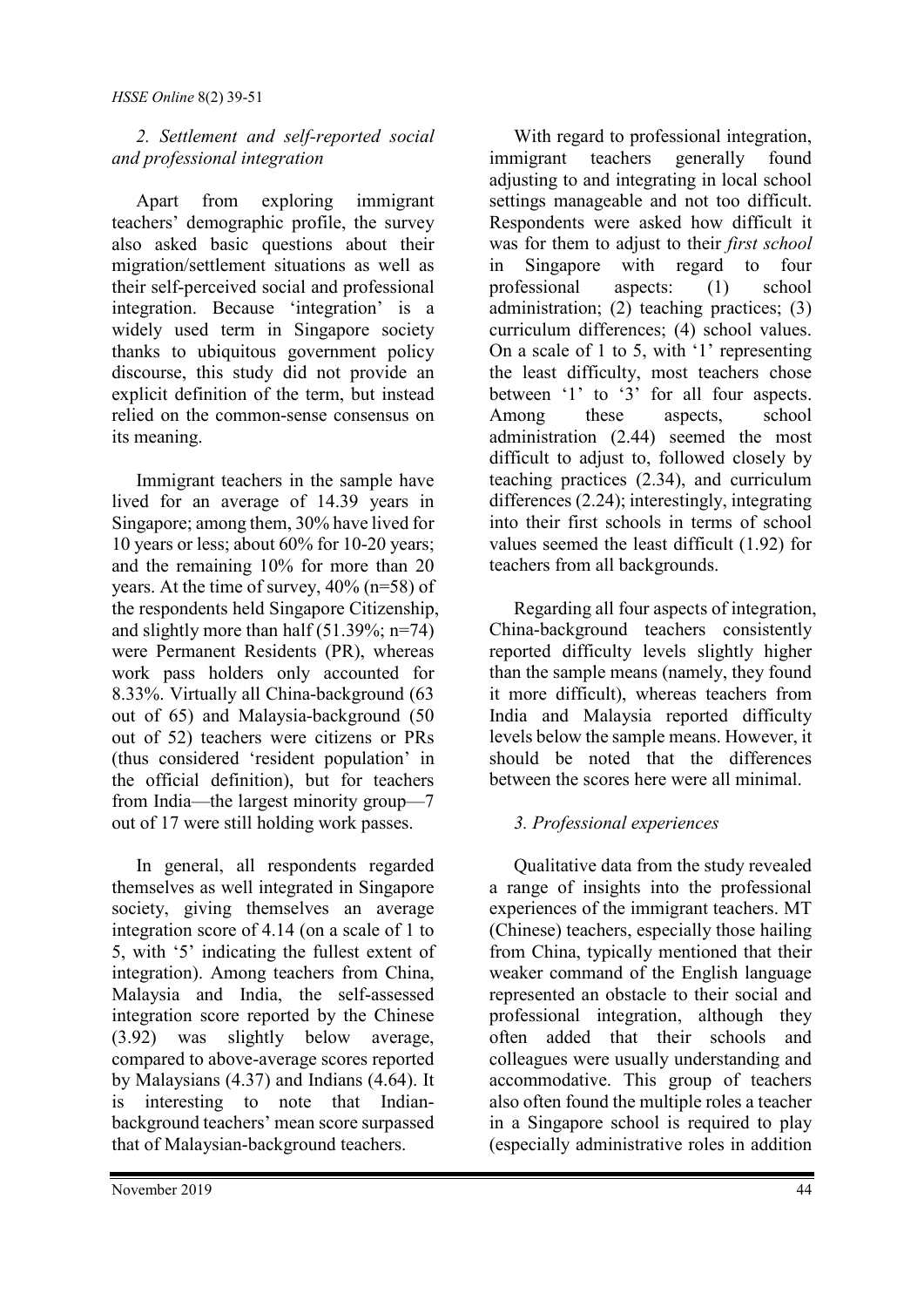to teaching) something they had to adapt to.

Most immigrant teachers in one way or another mentioned that their lack of local Singaporean experience and knowledge hindered their rapport building with Singaporean students. At the same time, however, they also tended to consider it a strength that they could bring into their teaching different perspectives and<br>viewpoints stemming from their viewpoints stemming from their backgrounds. Several immigrant teachers of non-Chinese ethnic backgrounds reported frustrating experiences to do with the rejection of their PR applications, and some held perceptions that their career progression were adversely affected as a result. Among non-MT (Chinese) immigrant teachers, especially those with Western upbringing or education, some reported experiences of encountering and negotiating with dominant values and practices in Singaporean schools that were at odds with their personal values and beliefs.

Due to space limit, the following accounts shall focus on MT (Chinese) teachers' challenges in relation to CCE teaching and some non-MT teachers' experiences of value tensions as manifested in the context of sexuality education. All names used in the following accounts are pseudonyms, and occasionally information such as the teachers' teaching subjects and their national backgrounds have been removed to avoid identification.

## *3a. MT (Chinese) teachers' challenge: Language barriers hindering CCE teaching*

The catchphrase coined by the Ministry of Education, 'Every teacher a CCE teacher' (Ministry of Education, 2014, p. 8), reflects the Ministry's expectation in involving all teachers in implementing National Education regardless of their subject expertise. Generally, the schools involved

in this study were found to deploy all teachers, immigrant or local, to implement CCE in secondary classrooms.<br>Consequently, many immigrant MT Consequently, many immigrant MT teachers, specifically those hailing from China, who possessed low(er) levels of English language proficiency, struggled to deliver CCE lessons in English.

The difficulties raised by MT immigrant teachers typically revolved around the disproportionate time required for lesson preparation and their diminished capacities to engage students in an unfamiliar language. For example, Mei (female, 46), a naturalized citizen from mainland China, shared that even after spending five hours preparing for a single CCE lesson, she was still unable to 'give the students the best' because she lacked the ability to provide any enriching material beyond the standardized resources. Thus, she retrospectively characterized her CCE teaching as a 'loss' for the students' values education. Other immigrant MT (Chinese) teachers were consistent in corroborating Mei's experience, where despite the significant amount of time spent on CCE lesson preparation, the lesson delivery typically consisted of 'just following and reading off the PowerPoint slides'.

Interestingly, despite their difficulties with English, MT immigrant teachers also often appeared to be the strongest advocates for CCE. Mei expressed the enthusiasm and frustration that she simultaneously experienced with regard to CCE:

*Actually, I really like talking to students about these views on life, or share my experiences […] I can talk non-stop; I like sharing, but I just can't share! English is the largest obstacle.*

Indeed, a similar enthusiasm can be found among other MT immigrant teachers who perceived themselves as vessels of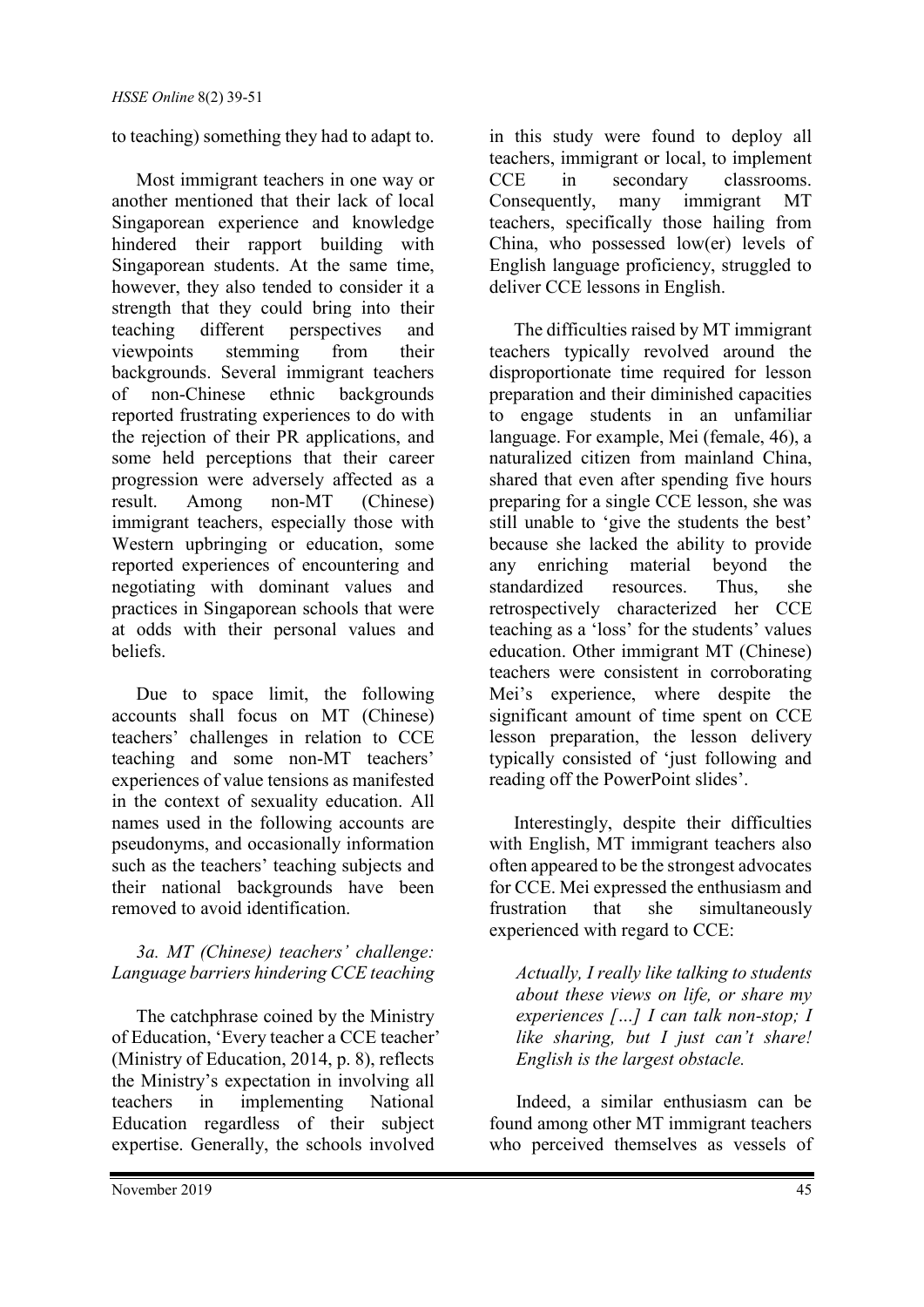cultural values, something thought to be under-fulfilled by other local teachers, teaching MT or otherwise. Xia (female, 47), also a naturalized citizen from mainland China, opined that her Chinese background meant that her experience was culturally 'broader' and 'deeper' (compared to the local teachers), and that her capacity to preserve and impart such values constituted a 'natural responsibility' of an MT teacher. However, when pressed to provide details about the unique ways their cultural strengths contributed to the system, most MT immigrant teachers from China revealed that their impact in schools remained minimal. Ling (female, 49), who works in the same department as Xia, concurred with her colleague on the relative depth of their knowledge in Chinese culture, but elaborated that students would 'shut down' the moment they realize 'Oh, this bears no relation to the exams'. As such, utilization of MT immigrant teachers' cultural strengths typically does not go beyond occasional festivities (such as the preparation of ethnic food or decorating for festivals).

School leaders who participated in this study's FGDs shared that they were cognizant of the difficulties MT immigrant teachers faced and made sure that a local teacher would always be deployed alongside the immigrant teacher. This allowed the local-immigrant pair to manage the CCE teaching duties more flexibly, whereby the local teacher played to their strengths (i.e. local background and knowledge) while the immigrant teacher compensated by focusing on tasks that were less language-demanding (e.g. administration or classroom management).

*3b. Non-MT/non-mainstream immigrant teachers: value tensions in sexuality education*

For non-MT and ethnically 'Other'

immigrant teachers who were characterised by notably more diverse and sometimes more cosmopolitan backgrounds, challenges in the professional settings manifested rather differently, often revolving around having differences, sometimes disagreements, with dominant schooling values and practices in Singapore.

Sexuality education is a case in point. Reflecting official government stance and mainstream societal mores on sexuality in Singapore, sexuality education in Singapore schools promotes abstinence and upholds the view that family based on heterosexual marriage constitutes the basic unit of society (Liew 2014). About this, a few non-mainstream background immigrant teachers had things to say.

For example, John (male, 32, Caucasian background), who is a sexuality education trained teacher, said that he had 'slightly different views' from what the MOE considered promiscuous or risky behaviour, and he 'definitely' had different views on same-sex relationships and 'what can and cannot be allowed', implying that his position was more liberal.

Ann (female, 27, East Asian background but educated in an Englishmedium international school), too, held a liberal position:

*For example, with things like LGBT issues. Umm, for me it's like, my personal opinion is that it's a given that LGBT people should have the same rights, umm they should have the right to marry and things like that. But, umm, I was quite taken aback to hear that there are some Singaporean teachers and some students as well who… I think not just based on religious reasons, but for various reasons don't feel that LGBT people belong in society.*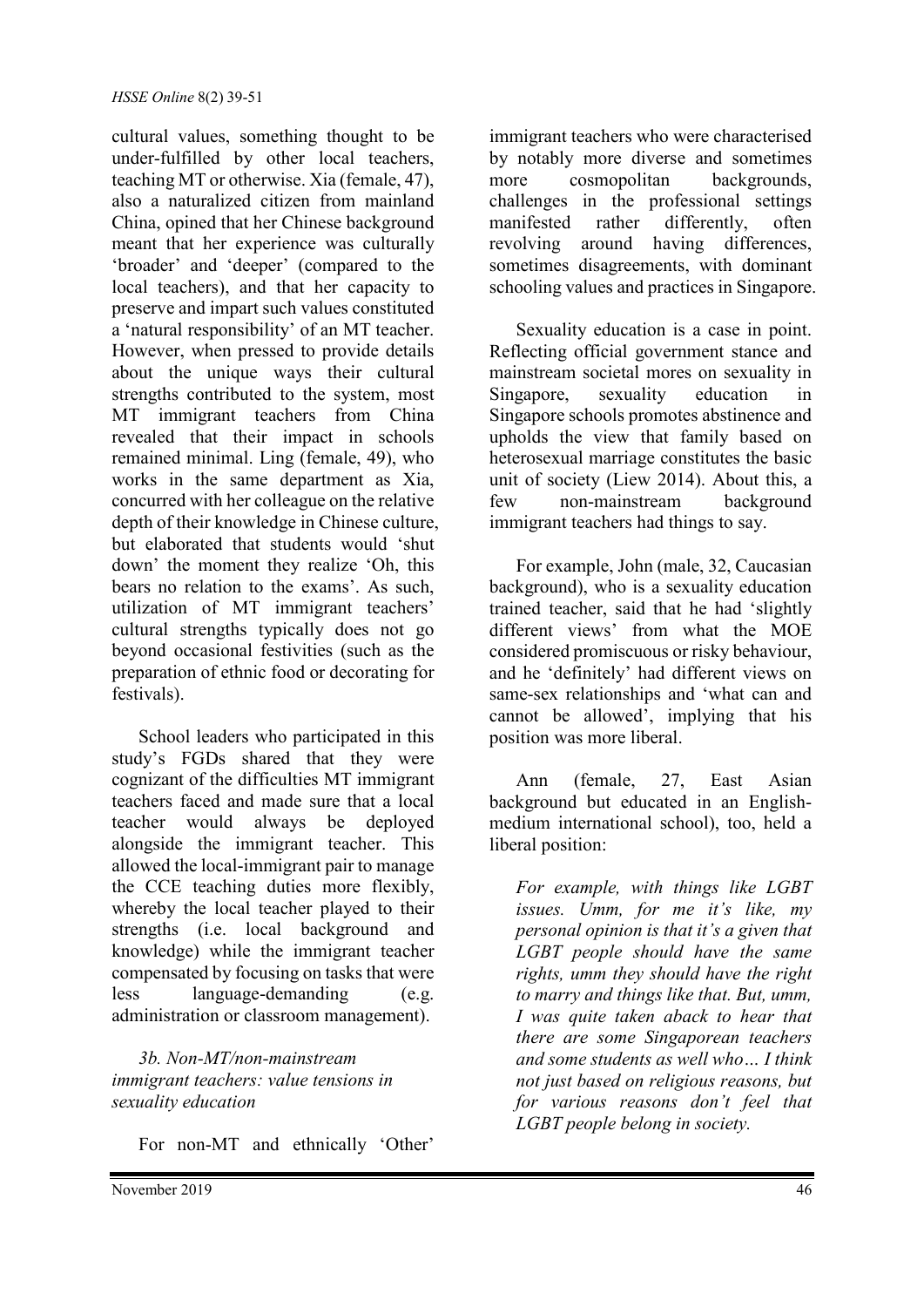Similarly, Ajay (male, 32) from India shared that MOE teachers 'have to be very clear about the sense that the heterosexual [...] relationship is the basic of the society', something which conflicted with his personal views. When students who selfidentified as LGBT opened to Ajay about their sexuality-related struggles and sought advice, he was caught in a dilemma where 'I cannot tell the child "It is ok". Because the child might go back and tell the parents "My teacher say it is ok", then I'm in trouble. But the thing is, I do believe it is ok.' As a result, Ajay felt that he could not give support and guidance to the student in a way that he believed was right.

Hannah (female, 30) was a Singaporean passport holder with mixed parentage, but had been raised and educated mainly in English-medium international schools in a Middle East country. Although Hannah identified as Muslim and wore a *tudung*, she had some disagreements with the way sexuality education is approached in Singapore schools. Sceptical of the effectiveness of simply preaching sexual abstinence to youth, Hannah believed that such an approach was tantamount to avoiding the issue of adolescents engaging in sex. Hannah also came across as somewhat frustrated and disappointed about the mainstream heteronormative conception of the nuclear family that continued to serve as the cornerstone of official policy.

These instances show that for immigrant teachers embodying non-mainstream, cosmopolitan diversities, encountering certain dominant values in Singapore schools stood out in their professional integration experiences. It is worth noting that in interviews/FGDs with Chinese and Malaysian-Chinese research participants, participants themselves seldom brought up disagreements with these values and norms in question. In fact, qualitative data shows

that Chinese- and Malaysian-background teachers tended to regard themselves as highly compatible and well-aligned with the prevailing practices and values in the local system. Malaysian teachers routinely cited the geographical and cultural proximity and shared histories between Malaysia and Singapore to explain their high level of identification with the system, whereas mainland Chinese teachers tended to emphasize that the Chinese/Confucian values underpinning education in Singapore were essentially the same with their own backgrounds and beliefs.

## **Integration through adjustment, negotiation, and compromise**

Immigrant teachers' experiences of value tensions in relation to sexuality education and the ways in which they dealt with such tensions can serve to illuminate their broader approaches towards professional integration. Overall, all immigrant teachers were explicit in recognizing their positions as employees of a national civil service, and correspondingly the duties and boundaries expected of them. While none of the immigrant teachers found themselves completely changing their personal beliefs about sexuality education, in work settings, some came to adjust their stance, some accepted compromise but entered into subtle negotiations with the system, yet others chose to compromise—but in a disengaging way.

Brought up and educated in an Anglophone country, John used to consider the official MOE approach on sexuality education ineffective in the early days of his teaching career in Singapore. But gradually, he realized that because of the diversity of Singaporean students' family backgrounds and value systems, a Comprehensive Sexuality Education approach would almost unavoidably become problematic.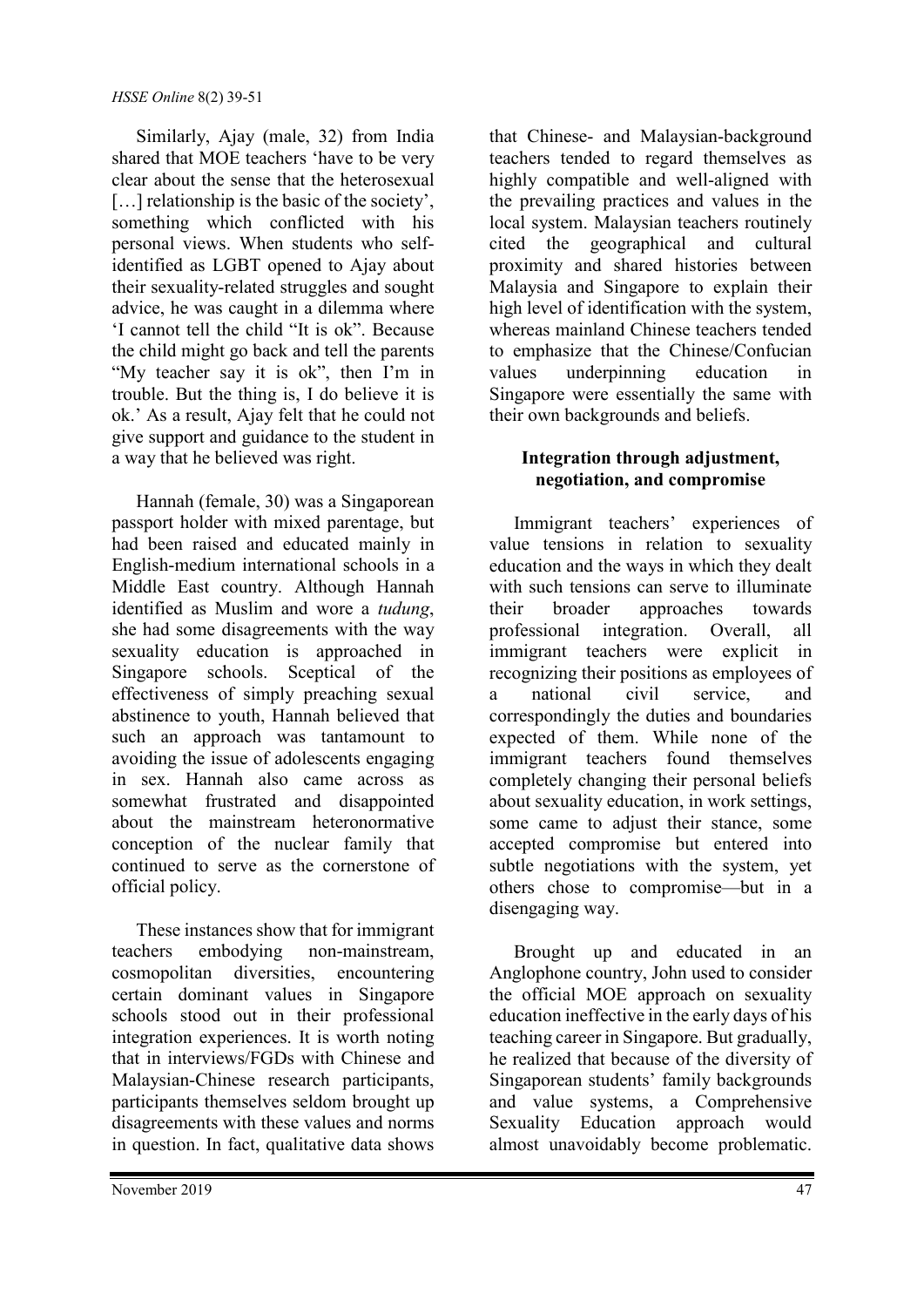He thus came to appreciate the 'delicate position' that MOE was in, and found himself more in agreement with the MOE's approach nowadays, even though he still did not necessarily agree with the substantive values *per se*.

Ann equally appreciated the sensitivity of LGBT topics, especially considering the influence she possessed as a teacher. She stressed that her professional role meant that she must avoid taking a stance:

*So that's something [LGBT] that I very quickly realized, you know, I can't really, like, openly talk about, especially in a government school in Singapore. […] I stand at a position of authority, you know, as a teacher, so I think it's very dangerous for me to say one thing or another when it comes to such issues, I can't openly say "Oh you know we should respect gay people", I also can't say "Oh gay people are going to hell". I can't do either, but I think ummm, I think I am able to, if the students raise such issues, get them to think about it from both sides of the argument? […] my personal opinions may conflict with the Singapore government's opinions, on what is ok and what is not ok, but I think as a teacher I am able to get the students to sort of think about it from all the different perspectives.*

Despite making the adaptation and compromise her professional role necessitated, Ann did not entirely fold under the pressures of official expectations, but took advantage of her role to provide her students the opportunity to think through controversial issues from different perspectives. Thus, her mode of integrating into the local education system was not entirely passive assimilation, but a *negotiative* process.

Separately, Ann also shared that when students expressed interest or curiosity on certain issues—such as LGBT and feminism—she utilised her literature classes to explore these topics through themed literary texts. This approach allowed Ann to engage students in exploring critical issues that would otherwise be largely absent from the official curriculum. However, unsure whether this approach would be considered 'neutral' by her supervisor, who was reportedly more conservative, Ann maintained a low profile about her approach.

Some other teachers accepted the necessity of making compromise in order to be in line with the official stance, but doing so led to a sense of disengagement. Such appeared to be the case for Hannah, as she confessed that 'sexuality education is one of those things I don't want to be trained in'. Hannah's frustration towards sexuality education reflected her problem with what she saw as a broader culture in Singapore of prioritising consensus over conflict. Hannah noted that early in her teaching career, the preferred approach in her school towards controversial issues was one of avoidance rather than critical dialogue:

*'[…] I know that, umm, some of my colleagues and my Singaporean friends, they are very happy to, you know, sweep [things] under and wait for the mountain to grow'. […] I'd rather just talk about it […] yah, conversations I think for people [in Singapore] are very scary. Yah, so now I have to be very cautious about when I have conversations with people, because you don't want to offend them and don't want to feel like you are attacking them.'* 

To make things more challenging, as a science teacher, Hannah lacked the avenues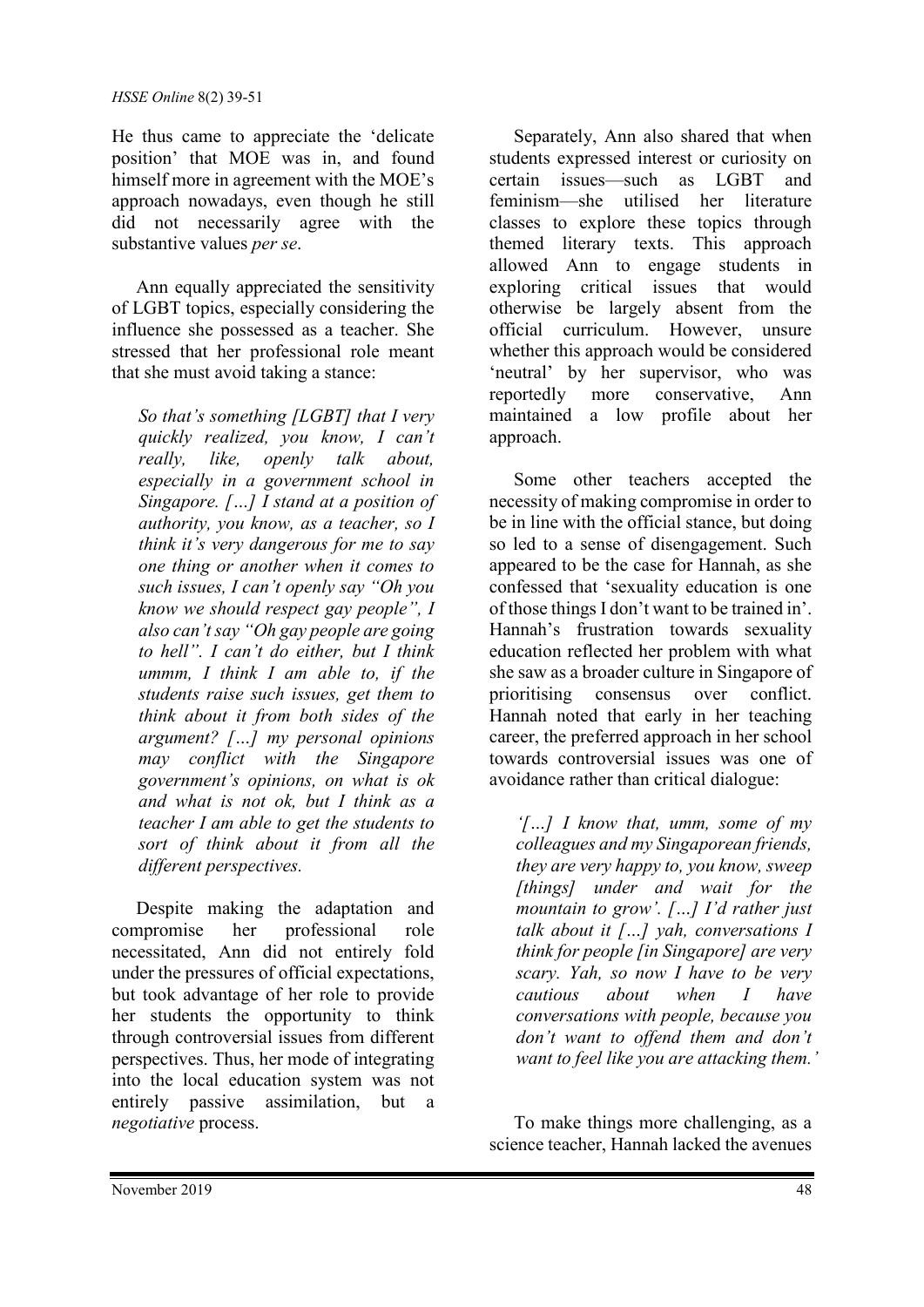that literature or SS teachers had to critically engage students in controversial issues. As a result, making the necessary compromise to fit into a local school felt to Hannah like wearing a 'mask' that concealed her beliefs. Compared to Ann, Hannah appeared more sceptical about a teacher's agency in negotiating with the system. She felt that despite a discourse about teachers as change agents (Chen, 2007; National Institute of Education, n.d.), teachers were not truly empowered to initiate changes on issues such as sexuality education.

Discussions with local school leaders confirmed a similar expectation of immigrant teachers to 'live up to expectations'. As one local Vice Principal stated in an FGD:

*'[…] one thing that has to be very clear, is when you go into the classroom, […] the message should be all in unison, regardless of whether you are a Singapore teacher or you are a foreign teacher. Especially so for the foreign teacher, I think they really have to live up to the expectations […] that the Singapore education system has of all the teachers lah.'*

In other words, immigrant teachers operate under an overall assimilationist expectation from the system. Where tensions or clashes in values are felt, these teachers have limited room for negotiation. Whether the immigrant teachers dealt with such tensions and clashes by adjusting, subtly negotiating, or compromising with a sense of futility, they were always careful not to let their personal values and beliefs hinder their professional integration. Ultimately, they remained very conscious of their role as civil servants representing the Ministry of Education.

## **Conclusion and recommendation**

Foreign and migrant-background teachers in mainstream primary and secondary schools constitute a sub-group within Singapore's teaching fraternity that has received little research attention so far. Drawing on possibly the first study of this kind done in Singapore, this paper has sought to present an overall picture of these immigrant teachers' profiles and their professional experiences. The study found that this group as a whole is well integrated, notwithstanding which immigrant teachers also encountered and negotiated with certain obstacles or tensions in the process of their professional integration. In the case of the MT (Chinese) immigrant teachers, they felt that the language barrier hindered them from utilising their unique cultural strengths and resources to enrich CCE learning for Singaporean students. Among non-MT immigrant teachers—especially those with more diverse and cosmopolitan life/career trajectories—having to negotiate with dominant local school values and practices that were at odds with their personal values and beliefs was a commonly reported experience.

Immigrant teachers typically dealt with such challenges in a pragmatic fashion, prioritising professional integration with a view to fitting in. Overall, the immigrant teachers in this study were highly conscious of their role as civil servants employed by a government ministry, and thus carefully observed the boundaries and norms governing their professional setting. Where tensions in values and ideologies were indeed experienced, immigrant teachers were careful to keep their personal stances and beliefs outside the classroom. At times, they genuinely shifted their views as a result of working in the Singapore system which allowed them to develop a greater appreciation of the local context and point of view. In other instances, the immigrant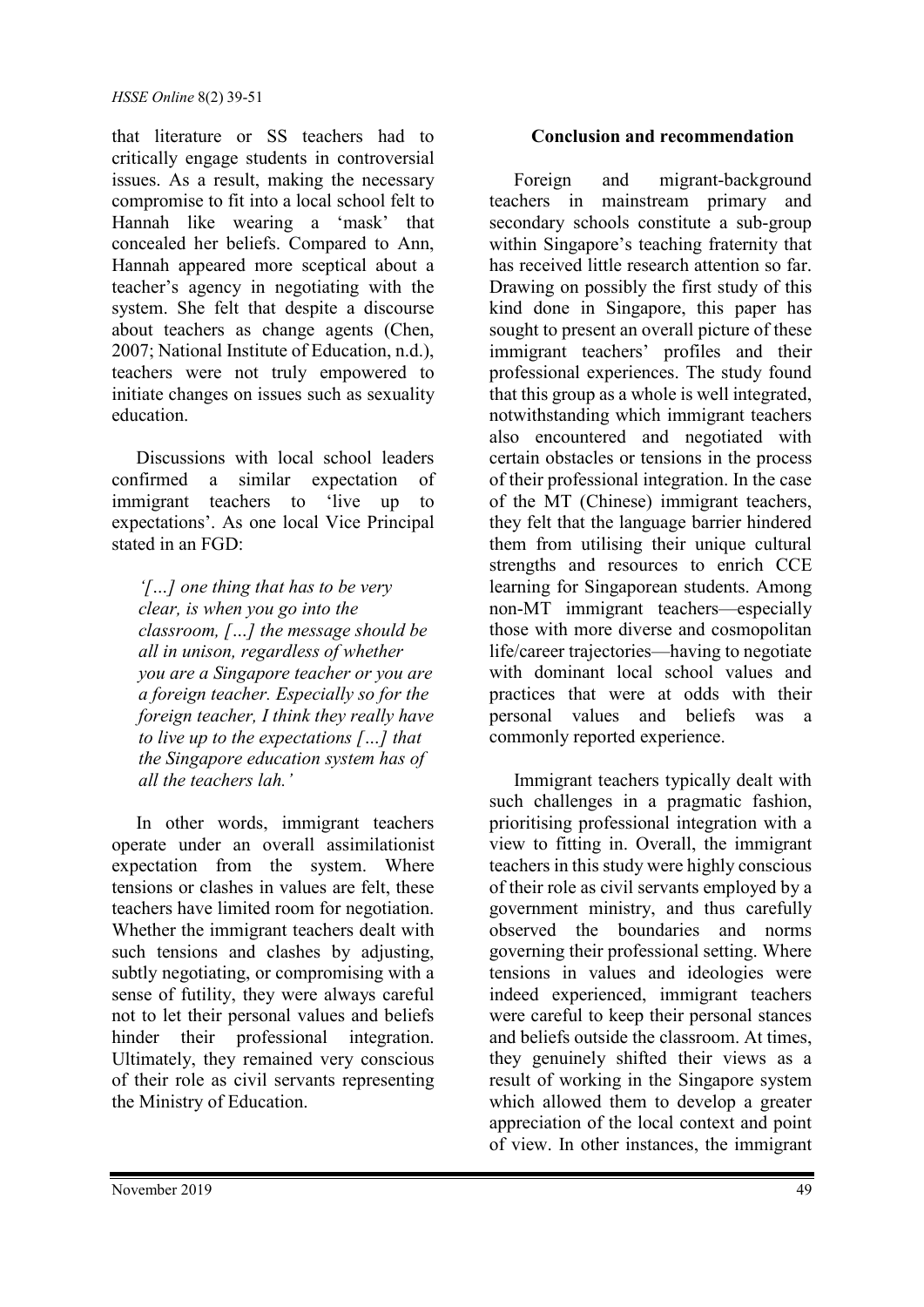teachers entered into subtle negotiations with the system, exercising a modest degree of teacher agency without challenging the status quo.

Considering that educating Singaporean students to become cosmopolitan and critically minded global citizens requires certain exposures to diverse values and perspectives, it might be said that immigrant teachers—especially those embodying non-mainstream backgrounds and cosmopolitan values and outlooks have a unique role to play in terms of adding diversity to the education system and broadening students' intellectual and moral horizons. Findings from this study show that while immigrant teachers currently are well placed to enrich Singapore school education through their subject knowledge/expertise (particularly in terms of Mother Tongue language expertise), there may be further potential to leverage on these teachers' inherent diversities of experiences, perspectives and value orientations to contribute to education in Singapore in a more well-rounded way.

The overall positive social and professional integration experiences reported by immigrant teachers attest to the education system's existing capacity to accommodate diverse skill sets and talents. Thus, future policies relating to teacher recruitment and teacher development could possibly further tap into the immense diversity of cultural values, life experiences, and intellectual and moral outlooks of immigrant teachers to maximise their value-add to the Singapore education system.

#### **References**

Chen, C. (2005). Teachers as Change Agents: A Study of In-Service Teachers' Practical Knowledge. *Action in Teacher Education, 26*(4), 10-19.

Liew, W. M. (2014). Sex (education) in the city: Singapore's sexuality education curriculum. *Discourse: Studies in the Cultural Politics of Education, 35*(5), 705- 717.

Nasir, K. M., & Turner, B. S. (2014). *The Future of Singapore: Population, society and the nature of the state*. London and New York: Routledge.

Ministry of Education. (2014). *2014 Character and Citizenship Education (Secondary) Syllabus.*  [https://www.moe.gov.sg/education/syllabu](https://www.moe.gov.sg/education/syllabuses/character-citizenship-education) [ses/character-citizenship-education](https://www.moe.gov.sg/education/syllabuses/character-citizenship-education)

National Institute of Education. (n.d. ). Teachers at the Heart of System Change: A Consolidation of OER Research: National Institute of Education. [https://www.nie.edu.sg/docs/default](https://www.nie.edu.sg/docs/default-source/oer/oer_rcr_final_for_web_v2.pdf?sfvrsn=0)source/oer/oer rcr\_final\_for\_web\_v2.pdf? [sfvrsn=0](https://www.nie.edu.sg/docs/default-source/oer/oer_rcr_final_for_web_v2.pdf?sfvrsn=0)

Ng, J. (2011, 07/04/2011). Teachers from India join S'pore schools. *The Straits Times,* p. A9.

Prime Minister's Office. (2019). *Population in Brief 2019*. [https://www.strategygroup.gov.sg/files/medi](https://www.strategygroup.gov.sg/files/media-centre/publications/population-in-brief-2019.pdf) [a-centre/publications/population-in-brief-](https://www.strategygroup.gov.sg/files/media-centre/publications/population-in-brief-2019.pdf)[2019.pdf](https://www.strategygroup.gov.sg/files/media-centre/publications/population-in-brief-2019.pdf)

Rahman, M. M., & Kiong, T. C. (2013). Integration policy in Singapore: a transnational inclusion approach. *Asian Ethnicity, 14*(1), 80-98.

United Nations. (2017). International migrant stock: The 2017 revision. Retrieved from [https://www.un.org/en/development/desa/p](https://www.un.org/en/development/desa/population/migration/data/estimates2/estimates17.asp) [opulation/migration/data/estimates2/estima](https://www.un.org/en/development/desa/population/migration/data/estimates2/estimates17.asp) [tes17.asp](https://www.un.org/en/development/desa/population/migration/data/estimates2/estimates17.asp)

Yang, H., Yang, P., & Zhan, S. (2017).